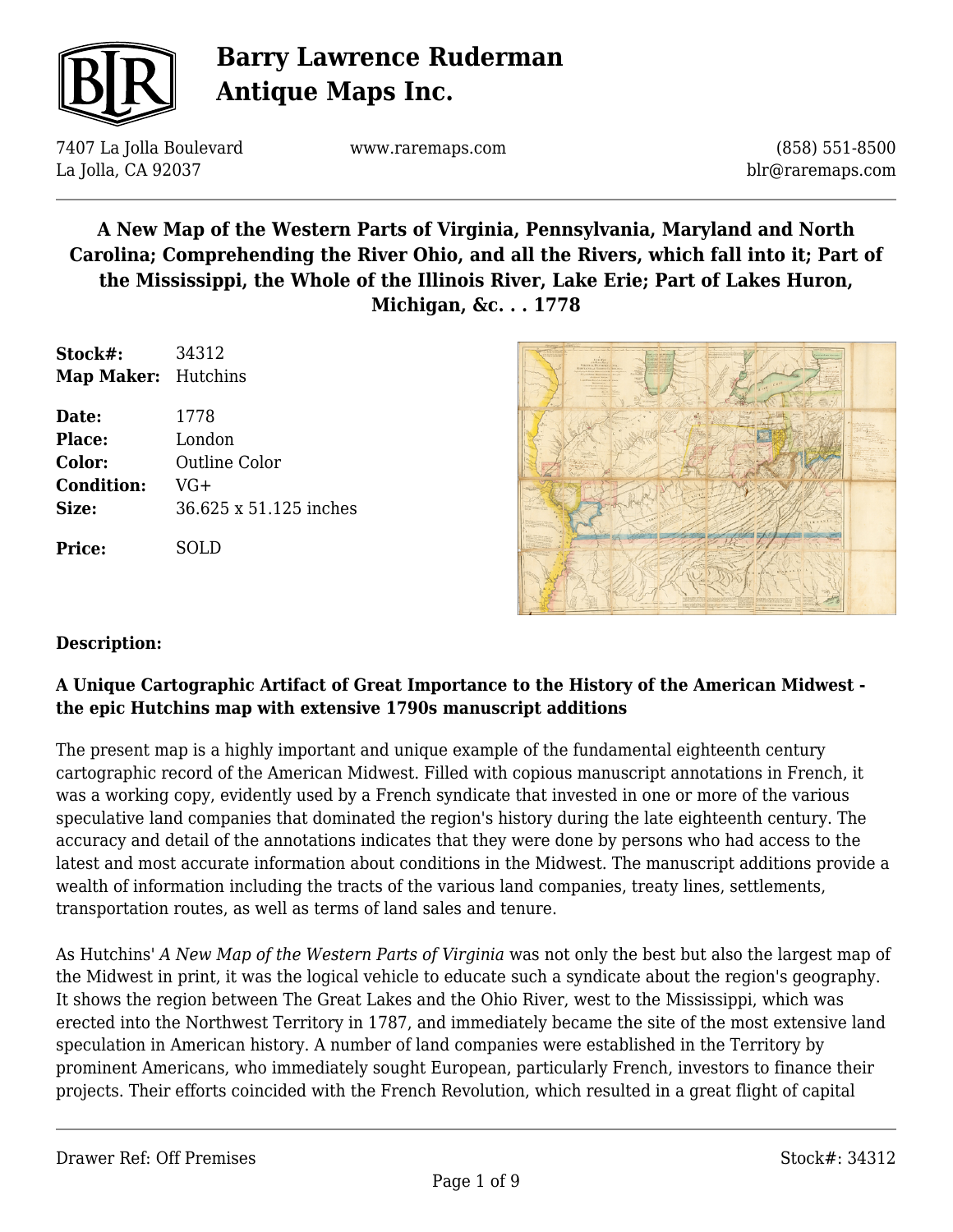

7407 La Jolla Boulevard La Jolla, CA 92037

www.raremaps.com

(858) 551-8500 blr@raremaps.com

### **A New Map of the Western Parts of Virginia, Pennsylvania, Maryland and North Carolina; Comprehending the River Ohio, and all the Rivers, which fall into it; Part of the Mississippi, the Whole of the Illinois River, Lake Erie; Part of Lakes Huron, Michigan, &c. . . 1778**

from France. The rapidly growing United States, with its abundant natural resources, seemed to offer the safe haven that French bankers, merchants and aristocrats were seeking.

While not properly appreciated today, the influx of European capital had a formative impact on the development of the Midwest. By the end of the eighteenth century, vast tracts of the U. S. backcountry including the Northwest Territory were owned by foreign investors, or reliant on foreign investment. As François Furstenberg notes in his remarkable analysis of the role of European capital in Frontier America:

*[the] funneling of European capital into the northern and northwestern [American] backcountry may well be one of the most important -and most overlooked- features of the post-Revolutionary era , . . It was European capital, not American, that began to integrate the northern U. S. backcountry into the Atlantic world's trade networks.*

Many of the American speculators were prominent politicians, such as Henry Knox, the Secretary of War, and Senator Robert Morris of Pennsylvania, which presumably insured that government policy would protect the interests of European capital. As such, the present map is a remarkable artifact of the inner workings of the marketing of America to such European investors, offering a unique visual insite into the Syndicate World.

#### **Thomas Hutchins & the First Modern Mapping of the Midwest**

Thomas Hutchins was one of the most important cartographers operating in America during the second half of the eighteenth-century. An intrepid frontier explorer of great intellectual curiosity, even more than two centuries later, the breadth and high quality of his work remains absolutely astonishing. Born in Monmouth County, New Jersey, Hutchins joined the Pennsylvania militia at a very young age, and evidently received advanced training in surveying and draftsmanship. During the French & Indian War he served at Fort Pitt, the gateway to the Ohio Country, and mapped the shorelines of much of the lower Great Lakes. Returning to Philadelphia, Hutchins was seconded to General Henry Bouquet's Expedition to reconnoiter the upper Ohio Valley, resulting in his fine *M ap of the Country on the Ohio and Muskingum Rivers* (1766). In 1766, he joined George Croghan and Harry Gordon on an epic descent of the Ohio to the Mississippi River, drafting a detailed hydrographic survey and making numerous scientific observations. He was subsequently charged with surveying the route of the proposed Iberville Canal, as well as various other locations in British West Florida.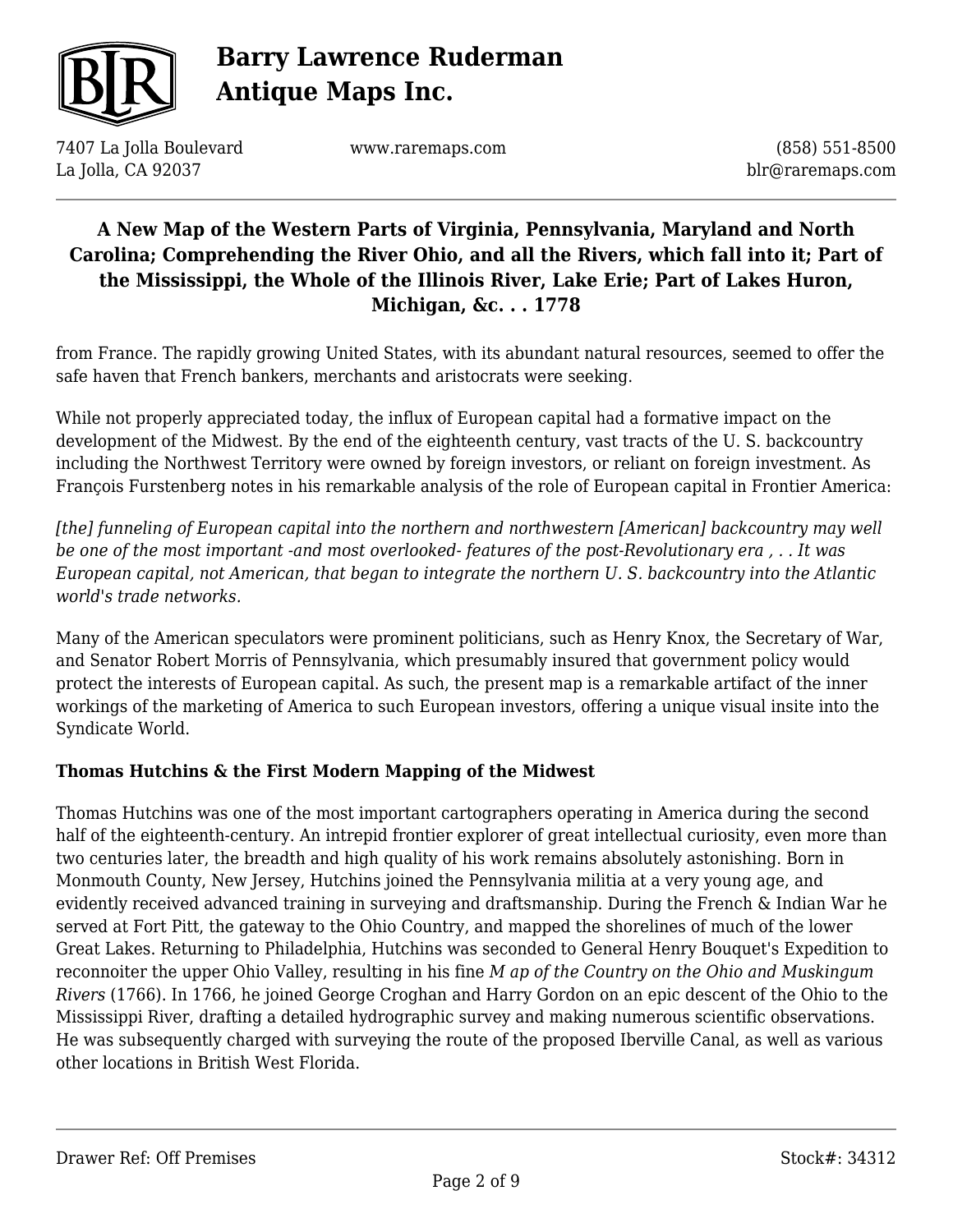

7407 La Jolla Boulevard La Jolla, CA 92037

www.raremaps.com

(858) 551-8500 blr@raremaps.com

### **A New Map of the Western Parts of Virginia, Pennsylvania, Maryland and North Carolina; Comprehending the River Ohio, and all the Rivers, which fall into it; Part of the Mississippi, the Whole of the Illinois River, Lake Erie; Part of Lakes Huron, Michigan, &c. . . 1778**

In the mid-1770s, Hutchins drafted is groundbreaking and monumental manuscript map of the entire Trans-Appalachian West, *A New Map of the Western part of Virginia*. . . . It was the product of almost two decades of his own explorations combined with the finest available geographic intelligence gained from other authorities.

During the height of the American Revolution, Hutchins travelled to London in an effort to have his grand manuscript engraved and published, and became involved in the political intrigue that was gripping both sides of the Atlantic. While still technically serving as a British officer, a captain of the legendary 60th Regiment of Foot, Hutchins' loyalties increasingly lay with the Patriot cause. He crossed the channel to Paris, where he met Benjamin Franklin, who was then serving as the American ambassador to Versailles. Franklin, who was a leading speculator in Ohio Valley lands, was a great admirer of Hutchins' work. He also inducted Hutchins into the spy ring he was operating, the objective of which was to have well-placed American-sympathizers infiltrate official circles in London.

Hutchins promptly returned to London, and while he was arranging for the publication of his map, he fell under the suspicious gaze of William Knox, the Undersecretary of State for the Colonies. Knox (rightly) accused Hutchins of being an American spy and had the cartographer imprisoned and subjected to severe inquisition. Nevertheless, the great map was published towards the end of 1778, along with a separately issued descriptive pamphlet, *A Topographical Description of Virginia, Pennsylvania, Maryland, and North Carolina*.

Upon his release by the British, Hutchins travelled to Paris, where he met with Benjamin Franklin. Interestingly, and perhaps due to Franklin's intervention, in 1781, the prominent Paris mapmaker, Georges-Louis Le Rouge (who also published Franklin's map of the Gulf Stream), published a French edition of the great Hutchins map, along with an edition of the pamphlet entitled *Description Topographique de la Virginie, de la Pensylvanie, du Maryland, et de la Caroline Septentrionale*. The French edition of the pamphlet attained considerable importance, as it was seen as the authoritative guidebook to the American backcountry by French investors, which includes a map of the lands of the Indiana Company, which Hutchins dedicated to Benjamin Franklin and which is not found in the 1778 English edition of the pamphlet.

Hutchins was eventually returned to America. Following the Revolution, he was appointed as the first Geographer of the United States, whereupon he assumed a leading role in developing the frontier lands he had been instrumental in exploring. He was the father of the Ordinance Survey system, which established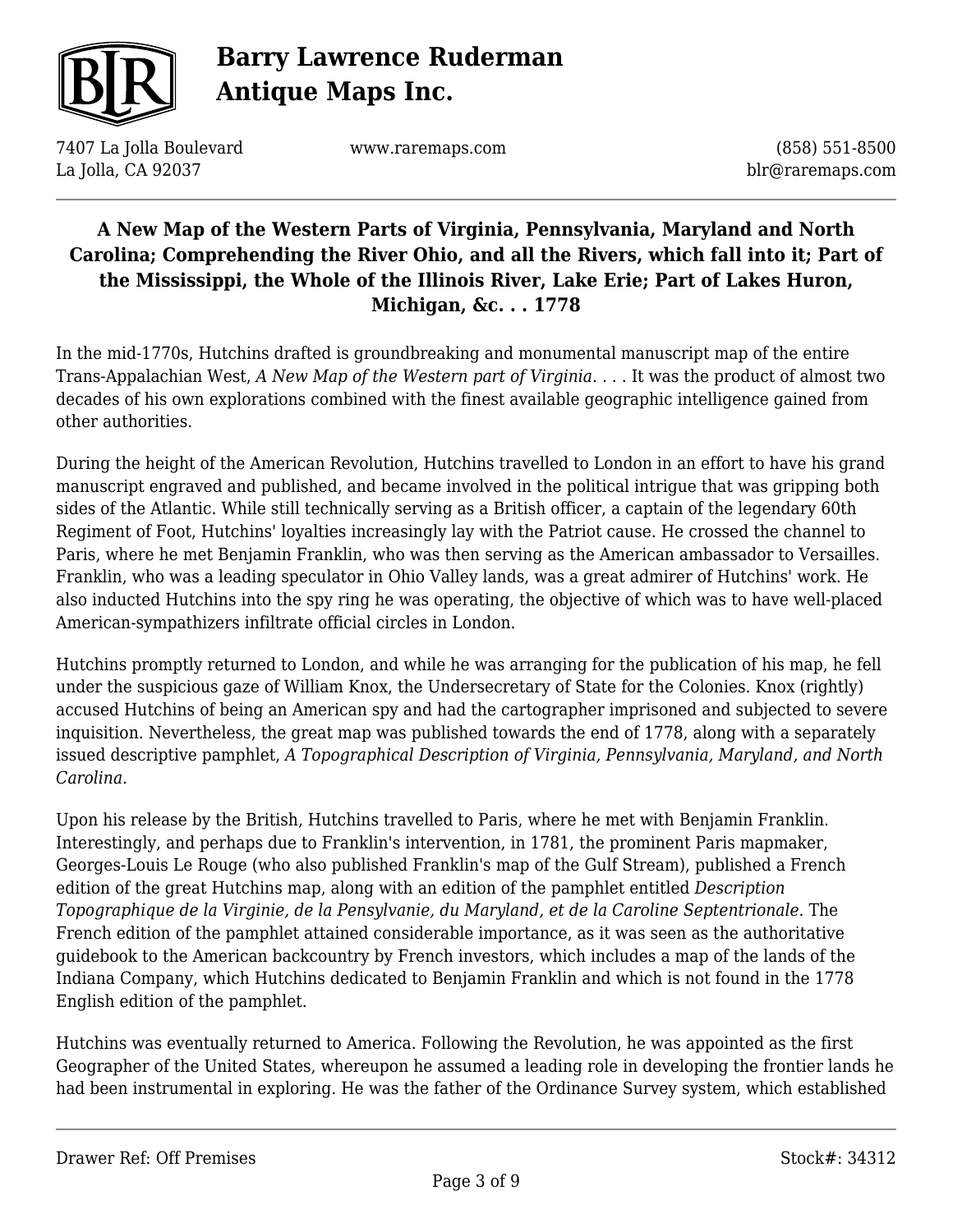

7407 La Jolla Boulevard La Jolla, CA 92037

www.raremaps.com

(858) 551-8500 blr@raremaps.com

### **A New Map of the Western Parts of Virginia, Pennsylvania, Maryland and North Carolina; Comprehending the River Ohio, and all the Rivers, which fall into it; Part of the Mississippi, the Whole of the Illinois River, Lake Erie; Part of Lakes Huron, Michigan, &c. . . 1778**

the systematic division of the western lands into neat cadastral squares (townships), and was actively involved in a series of private land speculation schemes. Hutchins died in 1789, while preparing to lead an ambitious speculative endeavor in Spanish Louisiana.

#### **The Manuscript Annotations on the Hutchins Map**

The present example of the Hutchins map is truly extraordinary, owing to the highly important and copious manuscript additions that adorn it throughout. The map was intensively consulted and heavily annotated by French land speculators operating in Europe. The manuscript augmentations were added between 1795 and 1797, and feature vast amounts of late-breaking information on the foundation of important cities, land speculation, transportation routes and the financial terms of land acquisition throughout the lower Great Lakes and the Ohio and upper Mississippi Valleys.

Beginning in Ohio, there is a manuscript line, denoted in yellow, that encompasses most of southern Ohio, which embraces the main tract of land of the Native American cession to the U.S. government as provided by the Treaty of Greenville of August 3, 1795. The cession is noted by a neat manuscript inscription written in an English hand.

In the corner of what is now southeastern Ohio, the 'Seven Ranges' are located (outlined in yellow), the first manifestation of the grid system of townships of the Ordinance Survey system, laid out in 1786-7 under the direction of Hutchins. Above, is a neat manuscript square, the 'Military Reserve' (outlined in dark blue); and to the south are the vast lands of the Ohio Company of Associates (outlined in pink), located along the Ohio River between the Seven Ranges and the Scioto River. This private concern, founded in Boston in 1786, gained the rights to a vast tract to the north of the Ohio River. This land would later be leased by the Ohio Company to various groups and would become embroiled in fraudulent and otherwise financially ill-fated investment schemes, while much of the territory that remained under its own auspices proved to be far less fertile than was originally assumed.

Within the Ohio Company Lands, manuscript annotations denote the land to the east as being "Ohio Comp 4 million d'acres", while to the west it reads "Scioto Comp 3 million d'acres". This refers to the Scioto Company, which was formed in 1787 by Colonel William Duer and several associates. It was reorganized in 1789 in Paris as the Compagnie du Scioto and focused on attracting French investors. The Company had arranged to purchase 4 million acres from the Ohio Company, occupying the western portion of their lands. For a time "Sciotomanie" spread through the salons of Paris, as many of the France's wealthiest and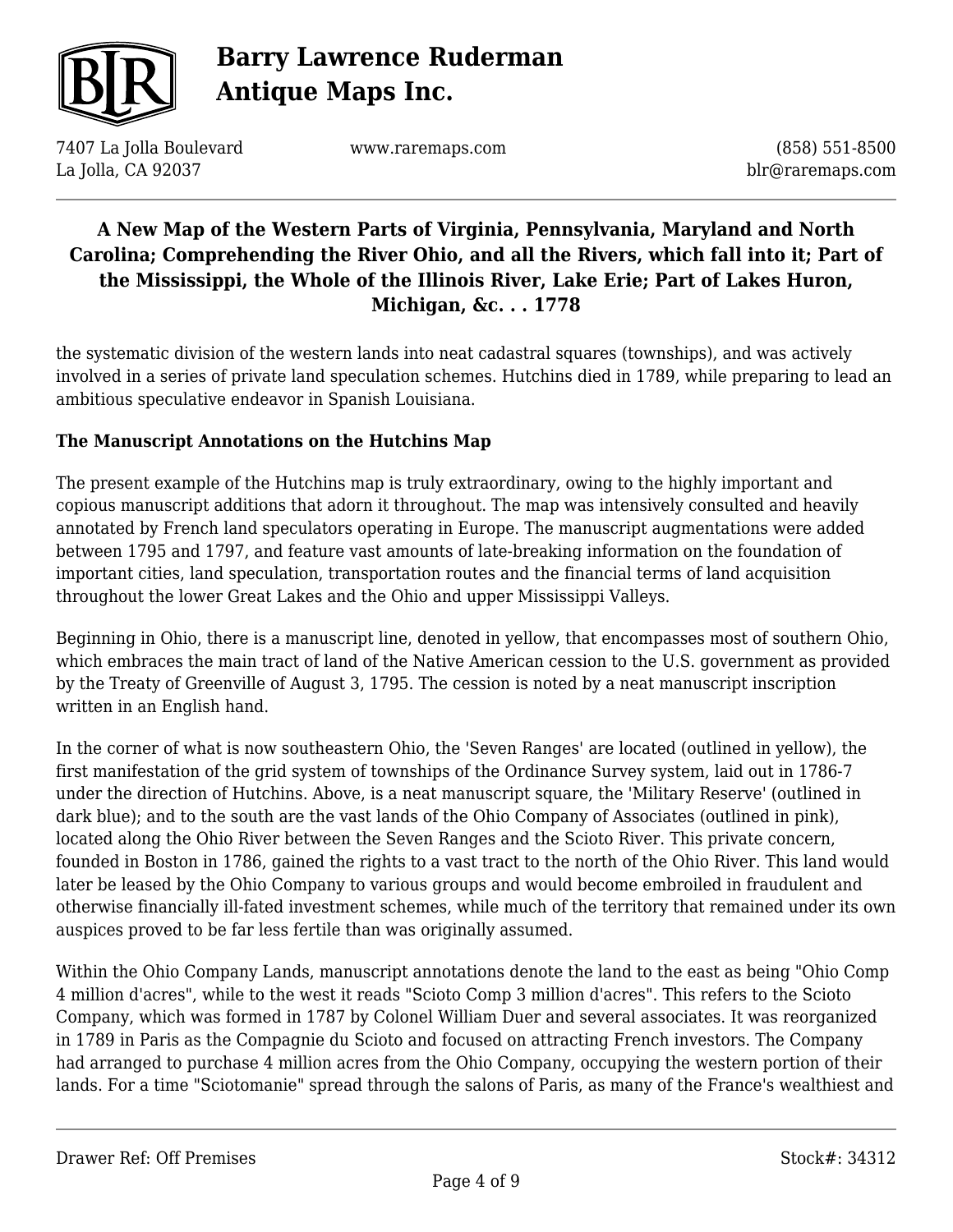

7407 La Jolla Boulevard La Jolla, CA 92037

www.raremaps.com

(858) 551-8500 blr@raremaps.com

### **A New Map of the Western Parts of Virginia, Pennsylvania, Maryland and North Carolina; Comprehending the River Ohio, and all the Rivers, which fall into it; Part of the Mississippi, the Whole of the Illinois River, Lake Erie; Part of Lakes Huron, Michigan, &c. . . 1778**

most esteemed figures enthusiastically invested in the endeavor.

However, the Scioto Company proved to be only one of Duer's several spectacular failures, ultimately defaulting on its payments to the Ohio Company. I n 1791, 218 French settlers arrived in Ohio to find that the Scioto Company was a chimera, and that no provisions had been made for their presence. Arriving in Marietta (founded in 1788), shown in manuscript on the map, the settlers were soon moved upriver to Gallipolis (also drawn in manuscript), a crude settlement that was created especially for them. Also added by hand is a trail running along the Ohio River along with the several forts, while the lengthy inscriptions surrounding the area give a detailed accounting of the amounts that were to be paid per acre for land sales in these regions.

A 1794 opinion by the U.S. Attorney General officially voided the Scioto Company's claims. On March 31, 1795, the U.S. Congress felt compelled to arrange for some form of restitution for the beleaguered French settlers, granting them 24,000 acres on the Ohio, just down river from the mouth of the Scioto. Elsewhere, French settlers were permitted to purchase the lands they occupied for \$1.25 per acre.

Curiously, while the specific identity of the speculators who annotated the map is not known, extensive circumstantial suggests that they were likely involved in the former Scioto Company scheme. T he multiple hands that worked on the map in the French language show, through their detailed inscriptions, that they were clearly most concerned with the lands in what is now southeastern Ohio, especially the area once claimed by the Scioto Company. Moreover, as will be discussed later, the notes in the margins relating to land speculation in Maine further ties the present map into the circle of Duer and the Scioto scheme.

The map therefore seems to have been annotated by former Scioto speculators who, since the official collapse of the scheme in 1794, were trying to find a financially advantageous way forward in the region. The manuscript delineation of roads running from Pittsburgh overland to the Ohio River in modern West Virginia indicates that the speculators had an active interest in accessing the region, and that their curiosity was not merely 'armchair'.

In southwestern Ohio, between the Great and Little Miami Rivers, is the Symmes or "Miami Co" purchase, which is outlined in manuscript (in pink). In 1788, Colonel John Cleves Symmes purchased 2 million acres, although in 1794 the size of the grant was reduced to include only 350,000 acres. A hand written inscription on the map notes the 1788 purchase and the 200 families and 150 troops that had already arrived in the area. Fort Washington (founded 1789) is shown in manuscript to occupy the western bank of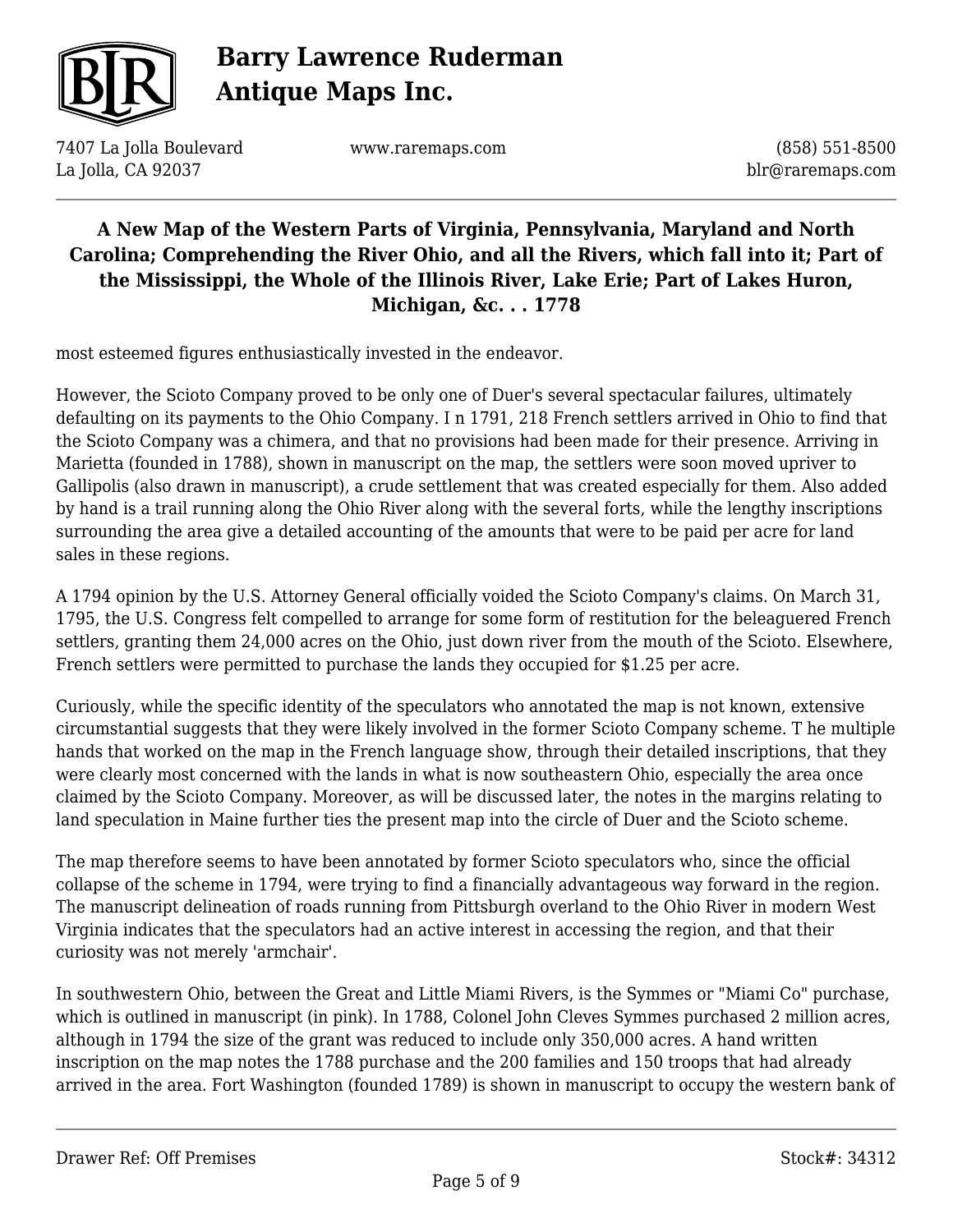

7407 La Jolla Boulevard La Jolla, CA 92037

www.raremaps.com

(858) 551-8500 blr@raremaps.com

### **A New Map of the Western Parts of Virginia, Pennsylvania, Maryland and North Carolina; Comprehending the River Ohio, and all the Rivers, which fall into it; Part of the Mississippi, the Whole of the Illinois River, Lake Erie; Part of Lakes Huron, Michigan, &c. . . 1778**

the Great Miami River. The notes above describes the transportation routes that traversed Ohio from Fort Washington to Lake Erie.

In northeastern Ohio, one can see the crude manuscript ink outline and labeling of the Connecticut Reserve. In 1786, these lands were formally claimed by the State of Connecticut based on the wording of its seventeenth-century colonial charter. In 1795, the state sold this reserve to a private concern, the Connecticut Land Company. Most interestingly, the site of Cleveland is noted (but not named) in manuscript at the mouth of the Cuyahoga River. Indeed, on July 22, 1796, Moses Cleaveland landed at the site and selected it as the place for a new town, which eventually bore his name (albeit misspelled). This is a very early designation of the site of Cleveland. This shows that the speculators who annotated this map were aware of events that transpired in the latter half of 1796.

Important to the history and development of the entire Midwest were the cessions of reserves, or enclaves, of territory as provided for by the Treaty of Greenville. These cessions were critical to securing the locations for the development of several key settlements, including Detroit and the future city of Chicago. These cessions are located throughout the region, and the sixteen reserves are depicted on the map in manuscript, colored in pink, and numbered so as to correspond to the official terms of the Greenville Treaty, which read as follows:

- 1. *One piece of land six miles square, at or near Loromie's store, before mentioned.*
- 2. *One piece two miles square, at the head of the navigable water or landing, on the St. Mary's river, near Girty's town.*
- 3. *One piece six miles square, at the head of the navigable water of the Auglaize river.*
- 4. *One piece six miles square, at the confluence of the Auglaize and Miami rivers, where fort Defiance now stands. [Defiance, Ohio]*
- 5. *One piece six miles square, at or near the confluence of the rivers St. Mary's and St. Joseph's, where Fort Wayne now stands, or near it. [Fort Wayne, Indiana]*
- 6. *One piece two miles square, on the Wabash River, at the end of the portage from the Miami of the lake, and about eight miles westward from fort Wayne.*
- 7. *One piece six miles square, at the Ouatanon, or Old Wea towns, on the Wabash river.*
- 8. *One piece twelve miles square, at the British fort on the Miami of the lake, at the foot of the rapids.*
- 9. *One piece six miles square, at the mouth of the said river, where it empties into the lake.*
- 10. *One piece six miles square, upon Sandusky lake, where a fort formerly stood.*
- 11. *One piece two miles square, at the lower rapids of Sandusky river.*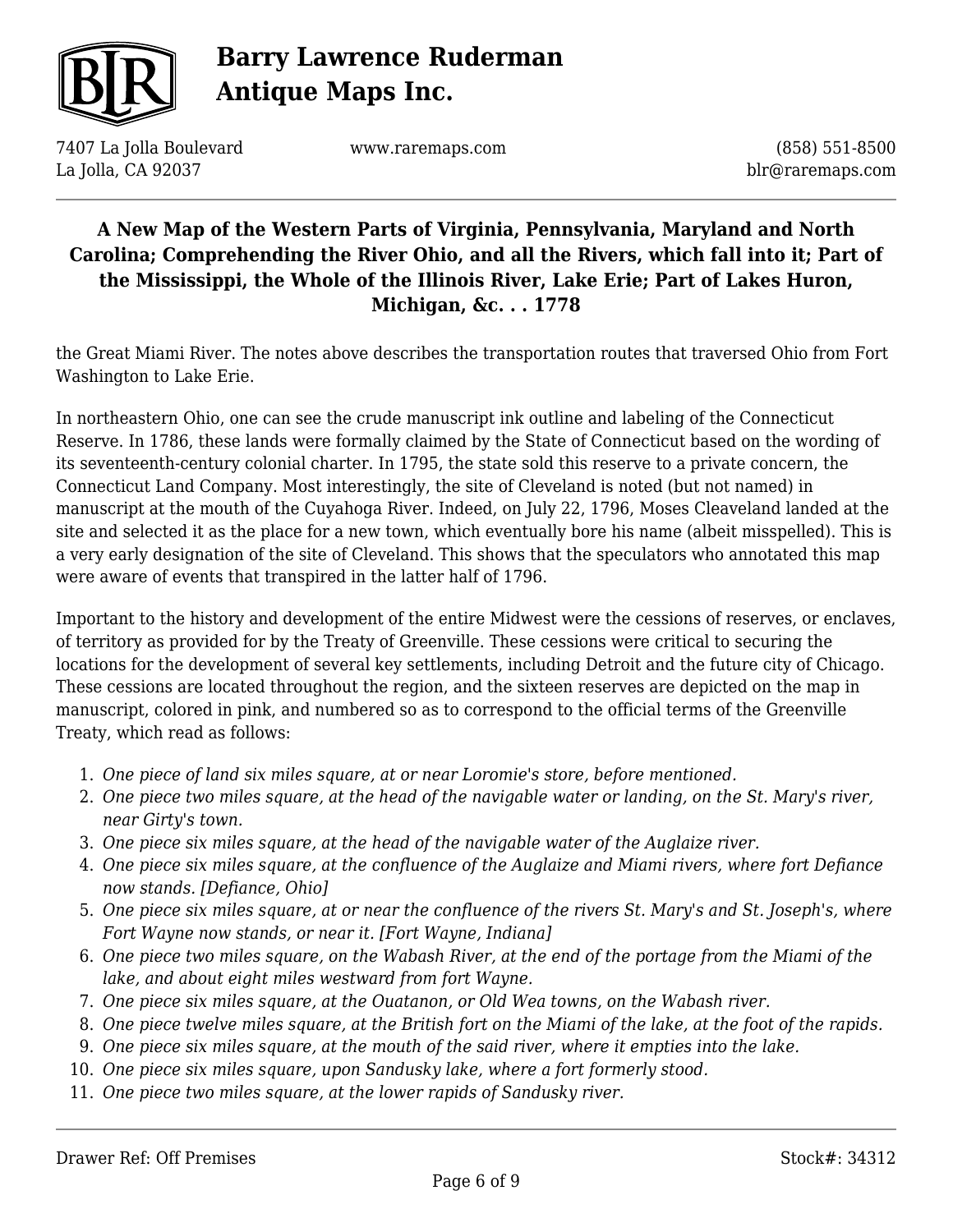

7407 La Jolla Boulevard La Jolla, CA 92037

www.raremaps.com

(858) 551-8500 blr@raremaps.com

### **A New Map of the Western Parts of Virginia, Pennsylvania, Maryland and North Carolina; Comprehending the River Ohio, and all the Rivers, which fall into it; Part of the Mississippi, the Whole of the Illinois River, Lake Erie; Part of Lakes Huron, Michigan, &c. . . 1778**

- 12. *The post of Detroit, and all the land to the north, the west and the south of it, of which the Indian title has been extinguished by gifts or grants to the French or English governments: and so much more land to be annexed to the district of Detroit, as shall be comprehended between the river Rosine, on the south, lake St. Clair on the north, and a line, the general course whereof shall be six miles distant from the west end of lake Erie and Detroit river.*
- 13. *The post of Michilimackinac, and all the land on the island on which that post stands, and the main land adjacent, of which the Indian title has been extinguished by gifts or grants to the French or English governments; and a piece of land on the main to the north of the island, to measure six miles, on lake Huron, or the strait between lakes Huron and Michigan, and to extend three miles back from the water of the lake or strait; and also, the Island De Bois Blane, being an extra and voluntary gift of the Chippewa nation.*
- 14. *One piece of land six miles square, at the mouth of Chikago river, emptying into the southwest end of lake Michigan, where a fort formerly stood [site of Chicago, Illinois].*
- 15. *One piece twelve miles square, at or near the mouth of the Illinois river, emptying into the Mississippi.*
- 16. *One piece six miles square, at the old Piorias fort and village near the south end of the Illinois lake, on said Illinois river. And whenever the United States shall think proper to survey and mark the boundaries of the lands hereby ceded to them, they shall give timely notice thereof to the said tribes of Indians, that they may appoint some of their wise chiefs to attend and see that the lines are run according to the terms of this treaty.*

The present map, with its manuscript additions, is also highly important to the early history of Illinois. The future location of downtown Chicago is contained within a manuscript box denoting it as Grenville Cession No.11. At the time that the map was annotated, the site was home to a small fort and farm that had been established by Jean Baptiste Point du Sable in the 1780s. While Du Sable's settlement would be abandoned in 1800, Fort Dearborn was established on the site in 1803, thus securing the area for the development of what would become America's third-largest city.

Outlined in brilliant manuscript color, several large proposed land concessions occupy what are now southern Illinois and a part of Indiana. The lands of the Illinois Company (outlined in pink) appear along the east bank Mississippi River above St. Louis, although the manuscript annotations on the map incorrectly designate the lands as belonging to the "[New] Jersey" Company. The actual New Jersey Company Lands (outlined in green) were in fact rather located to the south directly opposite St. Louis. In 1788, the merchant George Morgan applied for this large concession, but soon abandoned it in favor of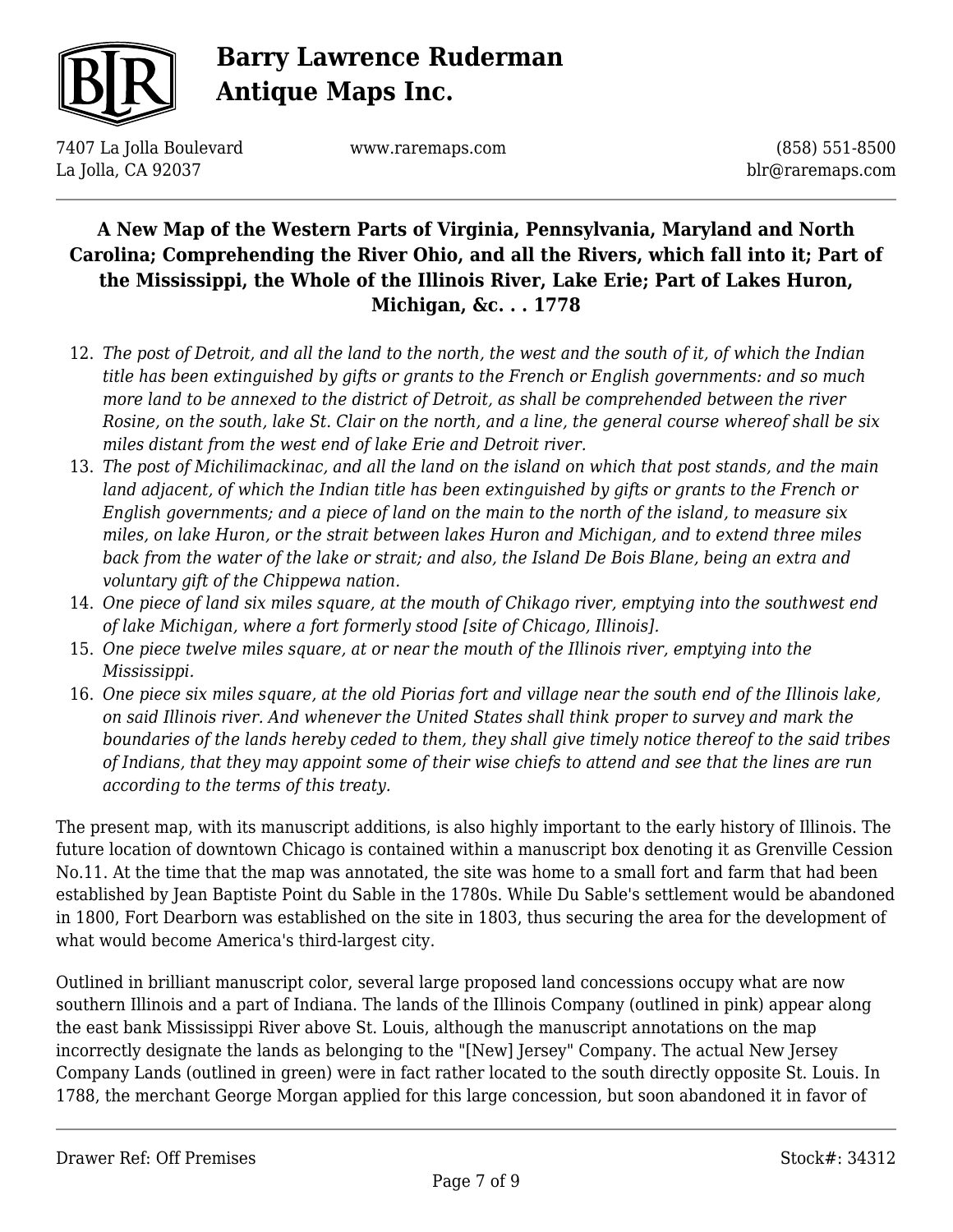

7407 La Jolla Boulevard La Jolla, CA 92037

www.raremaps.com

(858) 551-8500 blr@raremaps.com

### **A New Map of the Western Parts of Virginia, Pennsylvania, Maryland and North Carolina; Comprehending the River Ohio, and all the Rivers, which fall into it; Part of the Mississippi, the Whole of the Illinois River, Lake Erie; Part of Lakes Huron, Michigan, &c. . . 1778**

founding the town of New Madrid (Missouri) in Spanish Louisiana.

Further to the south, the Army Reserve Lands (outlined in blue) occupy the territory between the Ohio and Mississippi Rivers above their confluence. A little to the northeast, the lands of the Illinois-Wabash Company (outlined in pink) straddle the Wabash River as it flows into the Ohio. This enterprise was founded in 1779, through the merger of the earlier Illinois and Wabash companies. Importantly, unlike the designs in Ohio, none of these early land speculation ventures in Illinois ever reached fruition. These lands generally lay outside of the Greenville cessions, and so occupied territory claimed by Native Americans. The land claims were thus never ratified, for Congress had no legal authority to grant them to applicants. It would be another two decades before new treaties would open up all of Illinois to European-American settlement.

Interestingly, the manuscript annotations along the Mississippi and Missouri Rivers allude to the 600 French families (French Canadian, as opposed to new French immigrants) that lived along the Mississippi between Cahokia and Kaskaskia. On the opposite bank, it notes that " *beaucoup d'americains*" (many Americans) have been given permission to settle on the Louisiana (Spanish) side of the Mississippi near St. Louis. Indeed, many Americans frustrated by their inability to gain land titles on their own side of the river, decided to chance their fortunes by applying to the Governor of Spanish Louisiana for permission to settle west of the Mississippi. Interestingly, these annotations coincide with the exact period in which Georges Henri Victor Collot was leading a secret French expedition down the Ohio and Mississippi rivers in the spring and summer of 1796, during which time he made maps and observed the Spanish and American fortifications and military preparedness.

To the northeast, in western New York, the lands of the Holland Land Company are traced in ink. Founded in 1789, the Holland Land Company obtained 3.25 million acres and was backed by prominent New York City figures, with funding from Amsterdam bankers. The annotations in the blank margin to the right of the map refer to land speculation schemes in upstate New York, most notably 'Macomb's Great Purchase', a sale of 4 million acres of land along the St. Lawrence River (beyond the confines of this map) in June 1791 to the New Yorkers "Mr. MacComb", "Mr. Constable" [Alexander Macomb and William Constable] and "Le gouverneur Clinton" [George Clinton, the first governor of New York]. In 1792, Constable, a prominent New York politician and banker, made a trip to Europe to dispose of these lands but was only partially successful. It would seem that the individuals who annotated that map were perhaps among the objects of Constable's overtures.